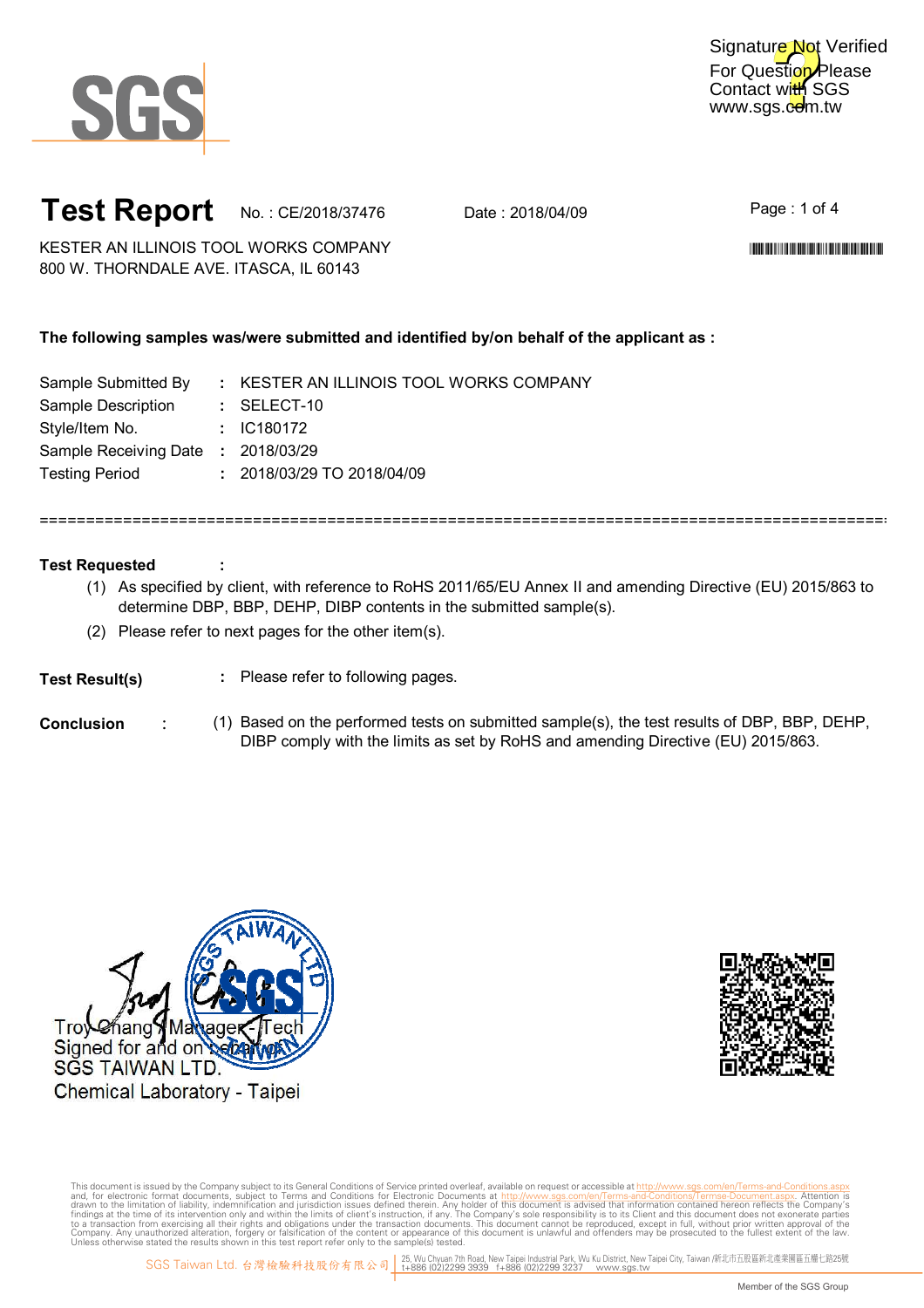

# **Test Report** No.: CE/2018/37476 Date: 2018/04/09

Page : 2 of 4

\*CE/2018/37476\*CE/2018/37476\*CE/2018/37476\*CE/2018

KESTER AN ILLINOIS TOOL WORKS COMPANY 800 W. THORNDALE AVE. ITASCA, IL 60143

#### **Test Result(s)**

: PART NAME No.1 TRANSPARENT LIQUID

| Test Item(s)                      | Unit  | <b>Method</b>                         | <b>MDL</b> | <b>Result</b> | Limit |
|-----------------------------------|-------|---------------------------------------|------------|---------------|-------|
|                                   |       |                                       |            | <b>No.1</b>   |       |
| DBP (Dibutyl phthalate) (CAS      | mg/kg | With reference to IEC 62321-8 (2017). | 50         | n.d.          | 1000  |
| No.: 84-74-2)                     |       | Analysis was performed by GC/MS.      |            |               |       |
| BBP (Butyl Benzyl phthalate)      | mg/kg | With reference to IEC 62321-8 (2017). | 50         | n.d.          | 1000  |
| (CAS No.: 85-68-7)                |       | Analysis was performed by GC/MS.      |            |               |       |
| DEHP (Di- (2-ethylhexyl)          | mg/kg | With reference to IEC 62321-8 (2017). | 50         | n.d.          | 1000  |
| phthalate) (CAS No.: 117-81-7)    |       | Analysis was performed by GC/MS.      |            |               |       |
| DIBP (Di-isobutyl phthalate) (CAS | mg/kg | With reference to IEC 62321-8 (2017). | 50         | n.d.          | 1000  |
| No.: 84-69-5)                     |       | Analysis was performed by GC/MS.      |            |               |       |
| DIDP (Di-isodecyl phthalate)      | mg/kg | With reference to IEC 62321-8 (2017). | 50         | n.d.          |       |
| (CAS No.: 26761-40-0; 68515-49-   |       | Analysis was performed by GC/MS.      |            |               |       |
|                                   |       |                                       |            |               |       |
| DINP (Di-isononyl phthalate)      | mg/kg | With reference to IEC 62321-8 (2017). | 50         | n.d.          |       |
| (CAS No.: 28553-12-0; 68515-48-   |       | Analysis was performed by GC/MS.      |            |               |       |
|                                   |       |                                       |            |               |       |
| DNOP (Di-n-octyl phthalate)       | mg/kg | With reference to IEC 62321-8 (2017). | 50         | n.d.          |       |
| (CAS No.: 117-84-0)               |       | Analysis was performed by GC/MS.      |            |               |       |

#### **Note**:

- 1. mg/kg = ppm;0.1wt% = 1000ppm
- 2. MDL = Method Detection Limit
- 3. n.d. = Not Detected = less than MDL

4. " - " = Not Regulated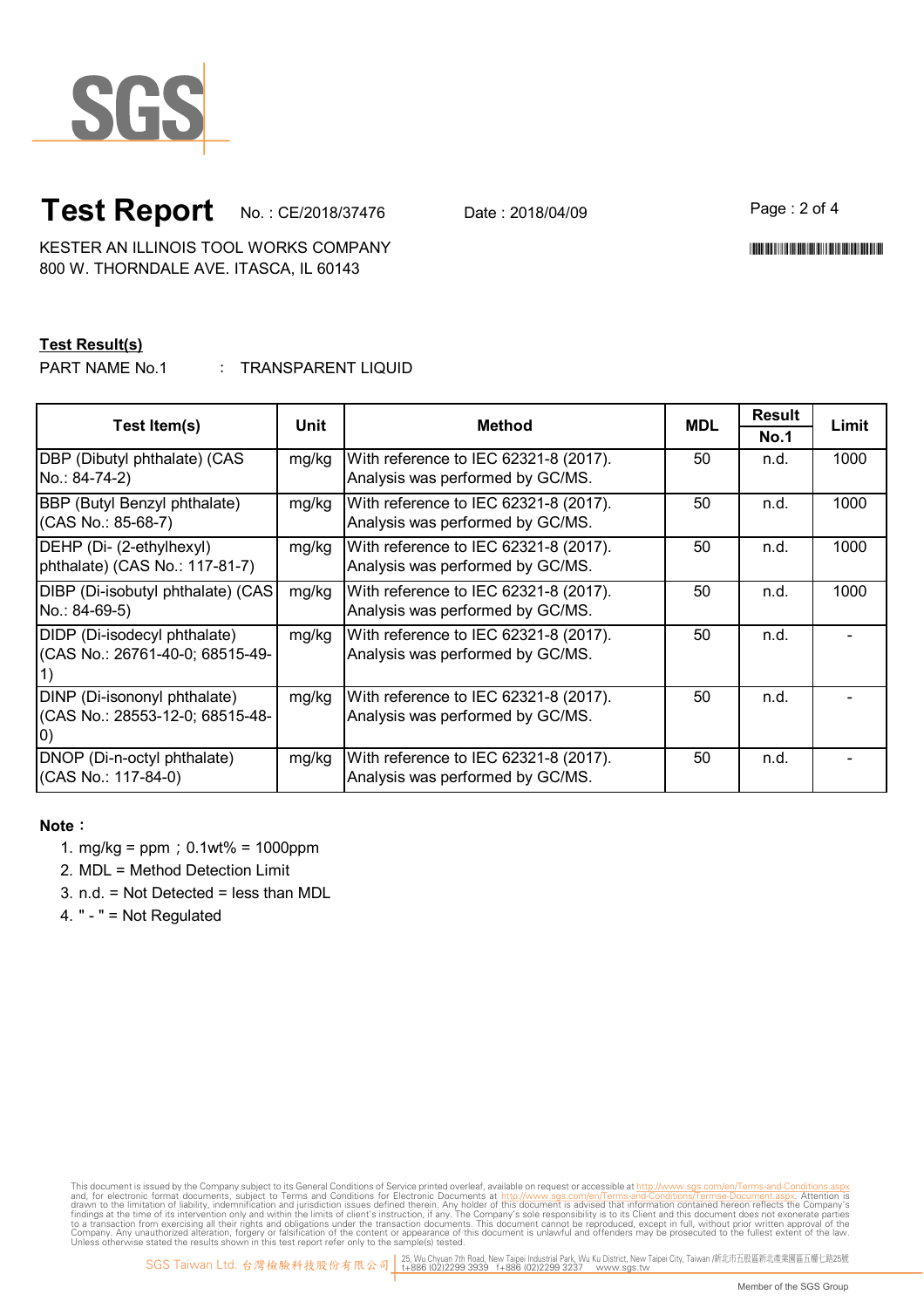

# **Test Report** No.: CE/2018/37476 Date: 2018/04/09

Page : 3 of 4

\*CE/2018/37476\*CE/2018/37476\*CE/2018/37476\*CE/2018

KESTER AN ILLINOIS TOOL WORKS COMPANY 800 W. THORNDALE AVE. ITASCA, IL 60143

#### **Analytical flow chart - Phthalate**

- **Technician: Andy Hsu**
- Supervisor: Troy Chang

#### 【**Test method: IEC 62321-8**】